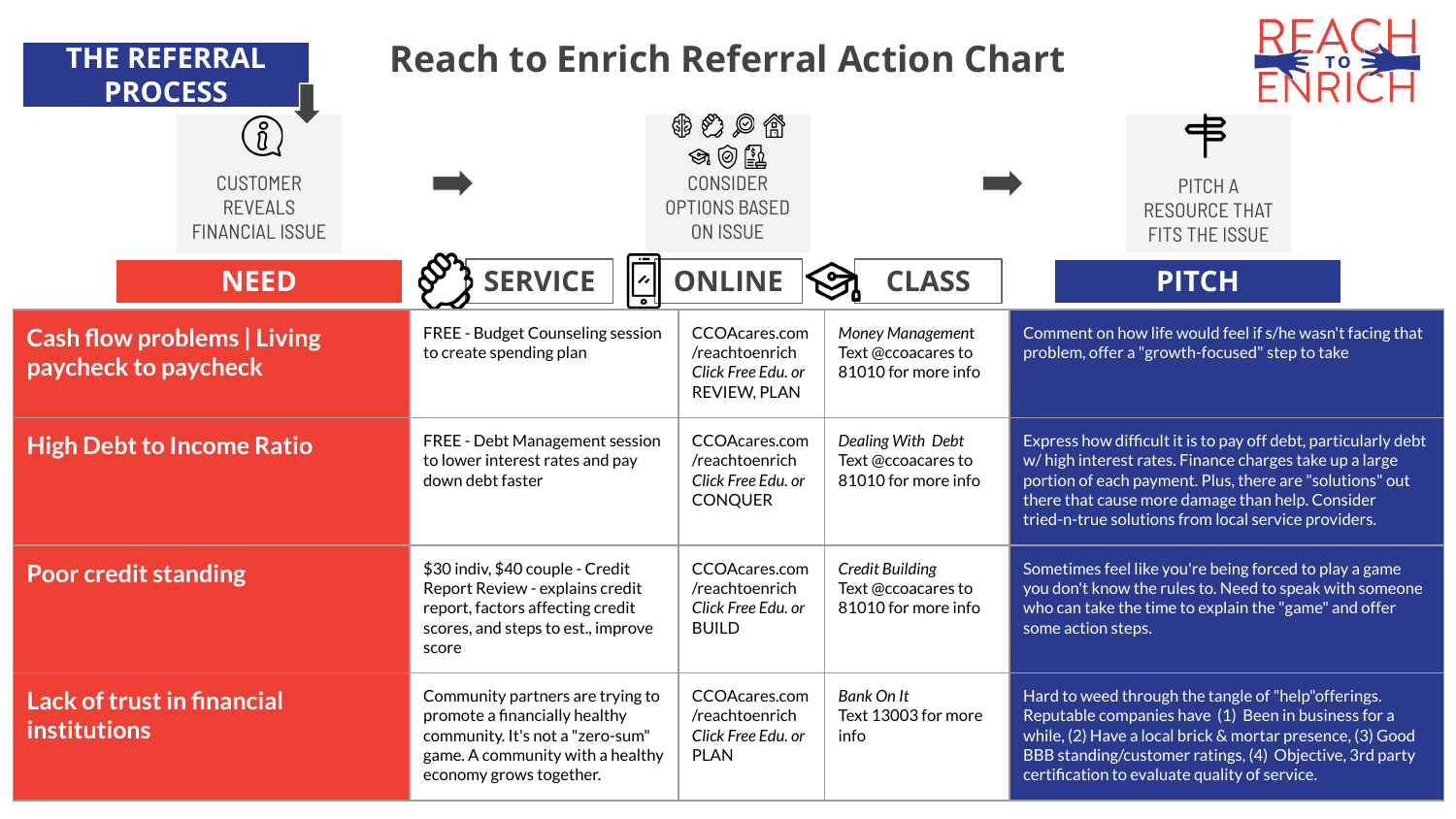| <b>COUNSELING</b>                         |             |                                                                                                                                                                              |        |
|-------------------------------------------|-------------|------------------------------------------------------------------------------------------------------------------------------------------------------------------------------|--------|
| <b>Basic Counseling Session</b>           | <b>FREE</b> |                                                                                                                                                                              | ENDIAN |
| Debt Management Program Start Up Fee      | \$40        | Fee for maintaining DMP.                                                                                                                                                     |        |
| Monthly Debt Management Program Fee       | $$15 - $45$ | Scaled based on amount of consumer debt.                                                                                                                                     |        |
| <b>Credit Report Reviews</b>              | $$30-$40$   | \$30 (individual) or \$40 (joint). Counselor has authority to<br>waive or reduce this fee if client's financial situation is such that they cannot afford to pay<br>the fee. |        |
| Bankruptcy Pre-filing counseling          | \$50        | Counselor has authority to waive or reduce fee due to hardship or if monthly gross income<br>is less than 150% of poverty.                                                   |        |
| <b>HECM (Reverse Mortgage) Counseling</b> | \$125       | Counselor has authority to waive fee due to hardship. Fee can be rolled into the closing of<br><b>HECM</b> loan.                                                             |        |
| <b>Student Loan Counseling</b>            | \$150       | Counselor has authority to waive fee due to hardship.                                                                                                                        |        |

| <b>EDUCATION</b>                |             |                                                                                                                                                                           |
|---------------------------------|-------------|---------------------------------------------------------------------------------------------------------------------------------------------------------------------------|
| Community Educational Classes   | <b>FREE</b> | CCOA provides education services to nonprofits at no cost.                                                                                                                |
| Homebuyer Education (online)    | \$49        | Online homebuyer education in English and Spanish available for \$49.                                                                                                     |
| Homebuyer Education (in-person) | <b>FREE</b> | CCOA provides monthly in-person homebuyer education at no cost.                                                                                                           |
| Bankruptcy Pre-discharge Edu.   | \$50-\$60   | $\frac{1550}{100}$ (indiv.) or \$60 (couple) - Counselor has authority to waive or reduce fee due to<br>hardship or if monthly gross income is less than 150% of poverty. |